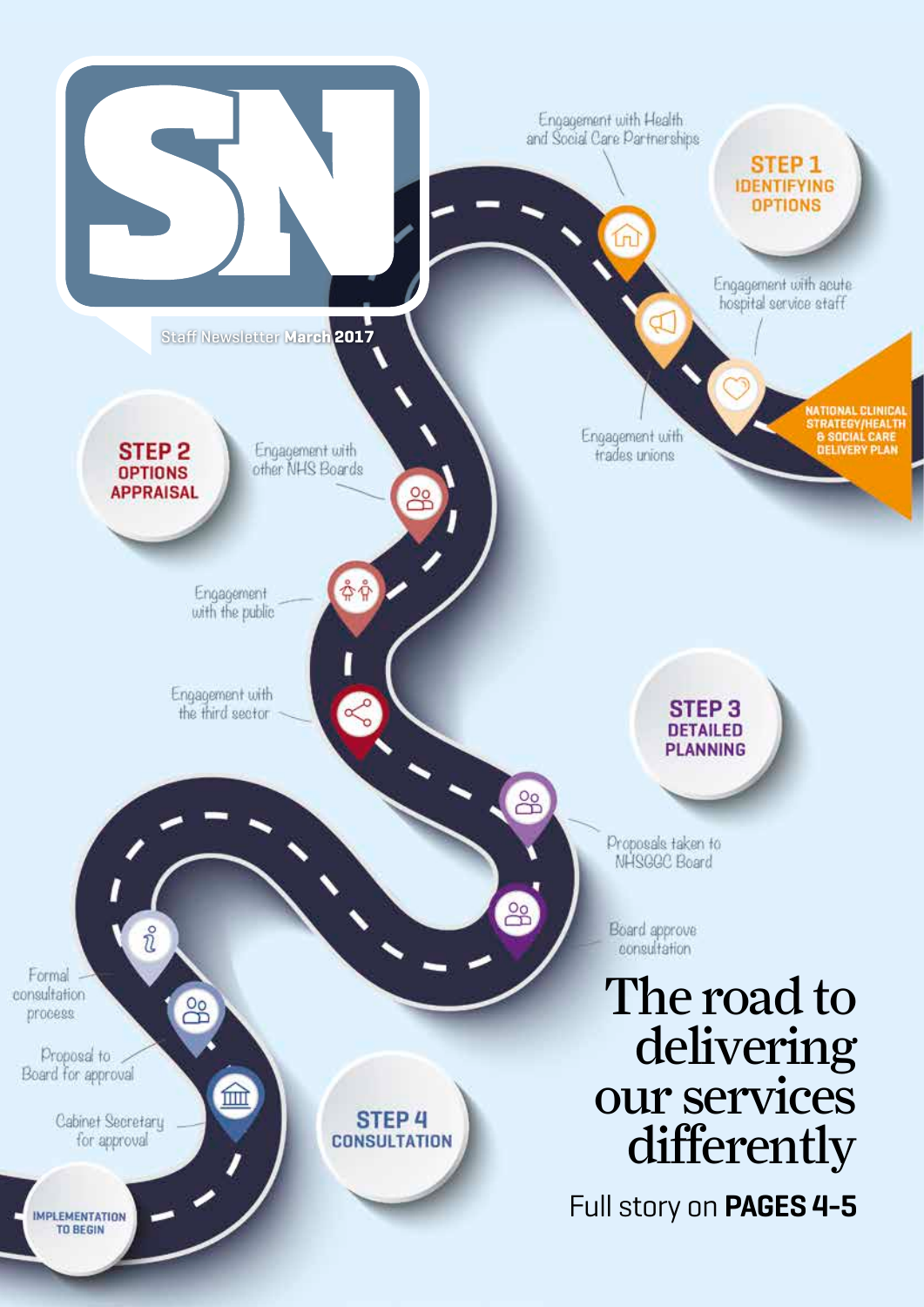# Enhance your learning and improve your skills with our Staff Bursary Scheme

#### **EDUCATIONAL OPPORTUNITY**

**The Staff Bursary Scheme is available to NHSGGC employees from all grades and service areas to support them to gain educational qualifications and undertake courses of study relevant to their role and personal development.**

Over the years, our staff have completed a wide range of qualifications and educational opportunities, bringing benefits not just to the staff themselves, but also to the teams and services where they work.

Up to £1,500 can be made towards course fees, so if you've thought about undertaking a qualification/formal course of study, why not find out more?

The most important thing is that you have a real desire to learn, can show how it links to your work/service objectives and how in putting the learning into practice, it will improve the service that we provide.

Julie Coats, speech and language therapist, is just one member of staff who, with bursary support, decided to take up the challenge of

further qualifications/learning. Julie has just completed her MSc in advanced practice with the University of Dundee.

Looking for a new challenge and keen to develop as a professional within her workplace, Julie said: "I enjoyed working through the modules, which were all highly relevant to my everyday job. I've been able to apply what I was learning and share this with colleagues."

Julie took on this learning at the same time as buying her first flat. "It would not have been possible to do this further studying without the financial support from the bursary Julie Coats, speech and language therapist scheme," she explained. "The continued support from the bursary scheme across the three-year MSc was reassuring and showed me that the organisation felt the work I was doing was worth investing in."

Lyndsay Lauder, head of people and change, organisational effectiveness, said: "The Staff Bursary Scheme is just one way in which we encourage staff to continue to learn.

"Supporting staff's development and applying that learning in practice is key in continuing to improve the quality of our services." The bursary scheme opens on 6 March and closes on 21 April 2017.

> **For further details, visit: www.nhsggc. org.uk/HRConnect or tel: 0141 278 2700 (option 3) or email: staff.bursary@ggc. scot.nhs.uk**



## New centre for trauma victims

**The Anchor, a new Glasgow psychological trauma centre, was officially opened by Maureen Watt MSP, Minister for Mental Health.**

The service is designed to tackle the mental health difficulties associated with experiences such as childhood abuse, war, human trafficking, major incidents, or domestic abuse and is expected to see about 600 people annually.

Referrals are made to the service through a range of resources including GP, community mental health teams and social work to optimise accessibility.

## The Knowledge Network is improving

**NHSGGC Library Network is joining the rest of NHSScotland in a new combined library catalogue and discovery platform.** 

The new improved Knowledge Network, a one-stop shop to finding resources, will enable NHSGGC users to see and reserve, for local pick-up, any book held across the libraries of all health boards.

The inclusion of resources from other libraries will double the amount of material available to NHSGGC staff.

All the resources – including access to local books and ebooks and the national



resources – will be via NHSScotland Athens username and password.

This is free to get and any member of staff can obtain one by simply registering via the existing Knowledge Network, visit: www.athensregistration. scot.nhs.uk

To view the library, visit: www.knowledge.scot.nhs.uk

Please note you will not be able to sign in to the service until it is live on 27 March. As it is still in development, there may be times it is unavailable.

**If you require more information, email: knowledge@nes.scot.nhs.uk**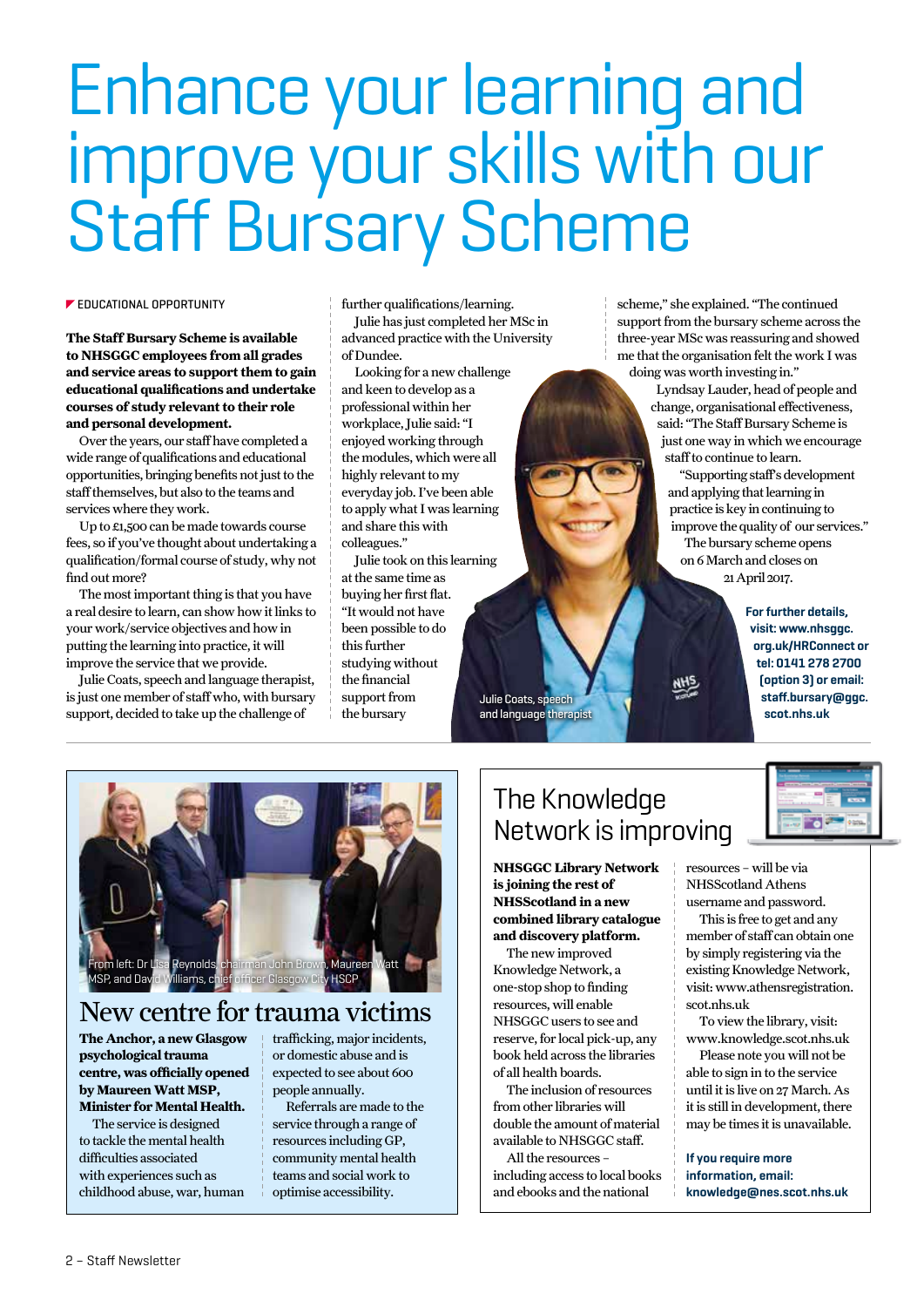# Roles of influence

Advisory committees ensure a clinical voice is heard at the highest level. This is your chance to help to shape the agenda

 $\blacktriangleright$  AREA CLINICAL FORUM

#### **One of the most influential committees in NHSGGC is the one that gives voice to medical and other clinical staff.**

The Area Clinical Forum (ACF) is at the heart of decision-making and represents a powerful structure of advisory sub-committees.

The chairs of each of the sub-committees make up the ACF and the chair of this overarching committee takes a seat on the full Board of NHSGGC.

These committees offer medics and other clinical professionals a tremendous opportunity for personal development and right now is a great time to grab that opportunity and stand for election.

ACF chair Heather Cameron said: "It's my role to provide a multi-professional clinical perspective on strategy development and service delivery issues considered by the Board. Another core role is to promote opportunities for clinicians to be involved in

"Now is a great time to grab the opportunity and stand for election"

#### THE COMMITTEES THAT "FEED INTO" THE ACF ARE:

| <b>Committee</b>                                                       | <b>Current Chair</b>       | <b>Election date</b> |
|------------------------------------------------------------------------|----------------------------|----------------------|
| Area Medical Committee                                                 | Andrew McMahon             | 21.04.17             |
| Area Pharmaceutical Committee                                          | <b>Audrey Thomson</b>      | 19.04.17             |
| Area Optometric Committee                                              | Morven Campbell            | 08.05.17             |
| Area Allied Health Professional and Healthcare<br>Scientists Committee | <b>Heather Cameron</b>     | 18.05.17             |
| Area Dental Committee                                                  | Yas Aljubouri/David McColl | 04.05.17             |
| Area Nursing and Midwifery Committee                                   | Kathy Kenmuir              | 21.04.17             |
| Area Psychology Committee                                              | Finna Alexander            | 01.04.17             |
| Area Clinical Forum                                                    | <b>Heather Cameron</b>     | 01.06.17             |

decision-making locally; championing multi-professional co-operation across the clinical disciplines and provide a vital link between the Board and the ACF."

The Advisory Committee Elections 2017 are being held in April, May and June and Heather is urging anyone interested in joining one of the committees to visit a new web portal that has been created to showcase the work of the ACF and the advisory committees. **Heather Ca** 

How to put yourself forward and find out what is involved in taking up post is detailed on the new web portal along with other useful information about their work.

> Nominations are sought through professional and management channels. However, individuals may also self-nominate.

It is expected that during a call for interest, the nominating person will take account of the current membership to ensure there is appropriate representation from different sectors of the organisation.

**For further information, visit: www.nhsggc. org.uk/acf or email: Margaret.Smith7@ggc. scot.nhs.uk**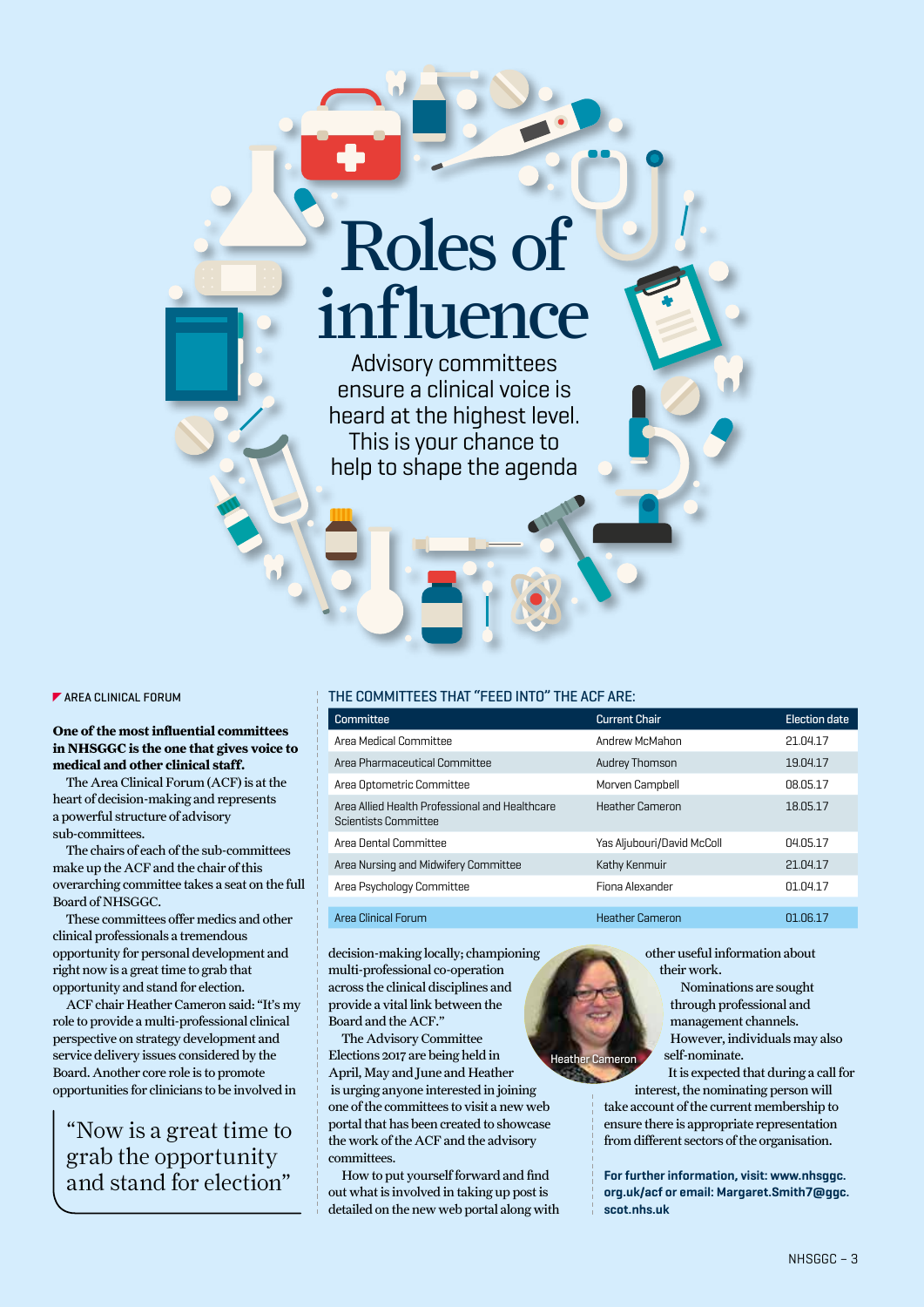# Meeting the changing needs of our popula

## Redesign of acute services required to meet needs of more people living longer

#### **DRIVE FOR CHANGE**

**We are taking forward the reshaping of our acute services in line with the aims of NHS Scotland's Health and Social Care Delivery Plan (published in December 2016) and the National Clinical Strategy.**

Both documents reinforce that there is a compelling case for continuing to evolve our health and social care services to meet new patterns of care, demand, and opportunities for new treatments and technologies.

To do this, the Board recognises the need to examine every option of service redesign and to take this forward with the full engagement and participation of our staff in conjunction with a proactive and effective engagement strategy for patients, charities, volunteer agencies, politicians and the media.

Any redesign of our acute hospital services is likely to impact on all of our acute hospital sites. However, the NHSGGC Board remains committed to the delivery of acute services from all our main acute hospitals – Queen Elizabeth University Hospital, Glasgow Royal Infirmary,

Gartnavel General Hospital, New Victoria Hospital, New Stobhill Hospital, Royal Alexandra Hospital, Inverclyde Royal Hospital and the Vale of Leven Hospital.

The principle reasons driving the need

- for change include the need to:
- integrate services between hospitals and the community
- meet the changing health needs of our population
- improve population health.



Significant  $\triangle$  in the numbers of people with dementia as the population ages

18% \* in dementia in GGC by 2020





I in 4 hospital innatients will have dementia

Living longer is a real success story. But this success means we have to adapt how we structure our NHS resources to meet the changing demands of a population which has more older people in it.

People are living longer, but this also means more people are living longer periods of life with multiple long-term health conditions.

More people are living alone in a flat or house, resulting in new challenges for communitybased services to support frail or ill people to live at home.

The consequence of significantly increased levels of dementia requires a realignment of NHS and Social Care resources.

More support will be developed in the community to enable people to stay locally and out of acute hospitals unless necessary. New approaches to the effective delivery of care and support for people with multiple health conditions will result from better integration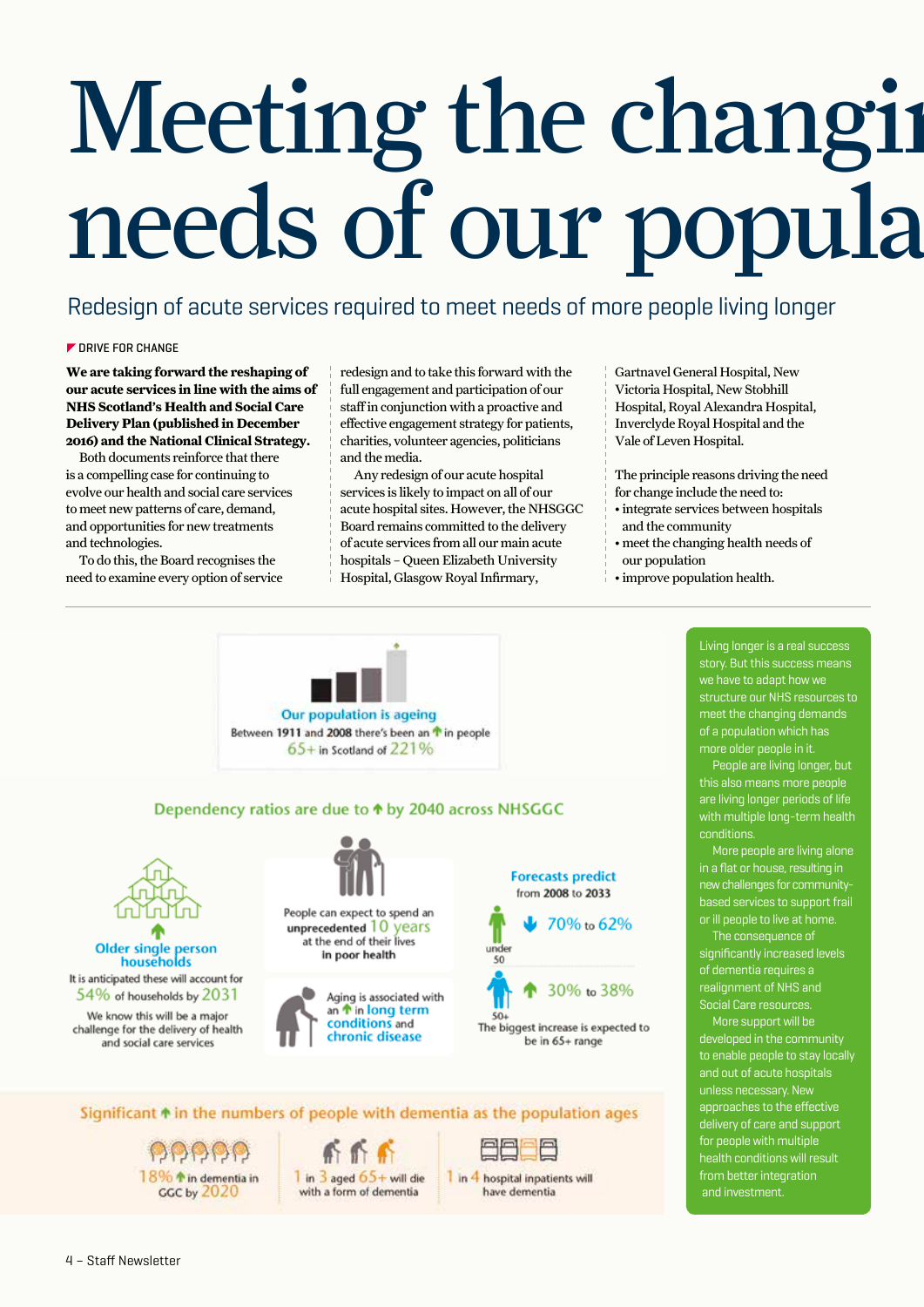# ng health tion



**INTEGRATED SERVICES BETWEEN HOSPITALS AND THE COMMUNITY**  The integration of health and social care aims to change the way services are delivered with greater emphasis on supporting people in their own homes and communities and less inappropriate use of acute hospitals and care homes.

For our community health service, this will mean everyone being able to see a wider range of professionals more quickly, working in teams.

With more integrated health and social care services operating at hospital entry and discharge points we can prevent unnecessary admissions and more effective discharge support for patients.

Using beds only for patients who require acute hospital inpatient care will free up blockages and deliver more efficient patient flows.

## Front cover explained...

**Our front-page cover sets out our programme of engagement that will ensure all voices can be heard and can influence change.**

Staff engagement at all levels is key to this process. This is a high-level 'road map', but more detailed staff communications and engagement opportunities will be developed and finalised by a

transformation executive group chaired by the chief executive to oversee the programme. Other groups including the clinical senate,



acute divisional leadership group, strategic management group, HSCP planning and a specially formed and wide-ranging transformation team will drive activity forward.

## Queen's Nurse title returns after 50 years

**Two of our local community nurses are among only 20 community nurses selected by The Queen's Nursing Institute Scotland (QNIS) to be part of the first group of Queen's Nurses in almost 50 years.**

Anne Burns, family nurse partnership supervisor, and Hilary Alba, a charge midwife with the SNIPS (Special Needs in Pregnancy Strategy) team, have been chosen to take part in a special professional development programme allowing them the right to use the prestigious Queen's Nurse title.

Margaret McGuire, nursing director, said: "I'm delighted Anne and Hilary have been chosen to take part in the programme to become Queen's Nurses.

"Once they have completed

the programme, they will help to support new ways of promoting health improvement and further improving standards of care in the community."

QNIS was established by Queen Victoria in 1889 in honour of her Golden Jubilee.

Historically, the Queen's Nurse title was awarded to nurses who completed training that equipped them to work in the community.

They provided healthcare and health promotion to people in their own homes, and they were well respected in the communities in which they practised.

Our new Queen's Nurses will take part in a nine-month programme designed to develop their existing skills and capabilities.

## ONE-STOP ONLINE RESOURCE

**Do you refer patients to health and wellbeing services as part of your role? If so, the Health and Wellbeing Directory can help.**

This online directory is available on our website, www.nhsggc.org.uk and provides information on quality-assured services to support self-management for people with long-term conditions and other chronic diseases.

The directory also provides a single point of access to local health improvement services such as smokefree, physical activity and weight management. The directory presents service information via a topic-based menu with the facility to focus on what's available in local areas.

The directory is administered by the public health directorate, providing



oversight and editorial support to contributors and partners. Service information is reviewed and regularly updated.

Working with our range of service partners, we aim to make the directory a comprehensive and inclusive resource that will meet the information provision requirements for you and your patients.

To access the directory visit: www.nhsggc.org.uk/hwd

A range of resources to promote the directory can be ordered via: www.phrd.scot. nhs.uk

**For any other enquiries, contact: hwd@ggc.scot.nhs.uk**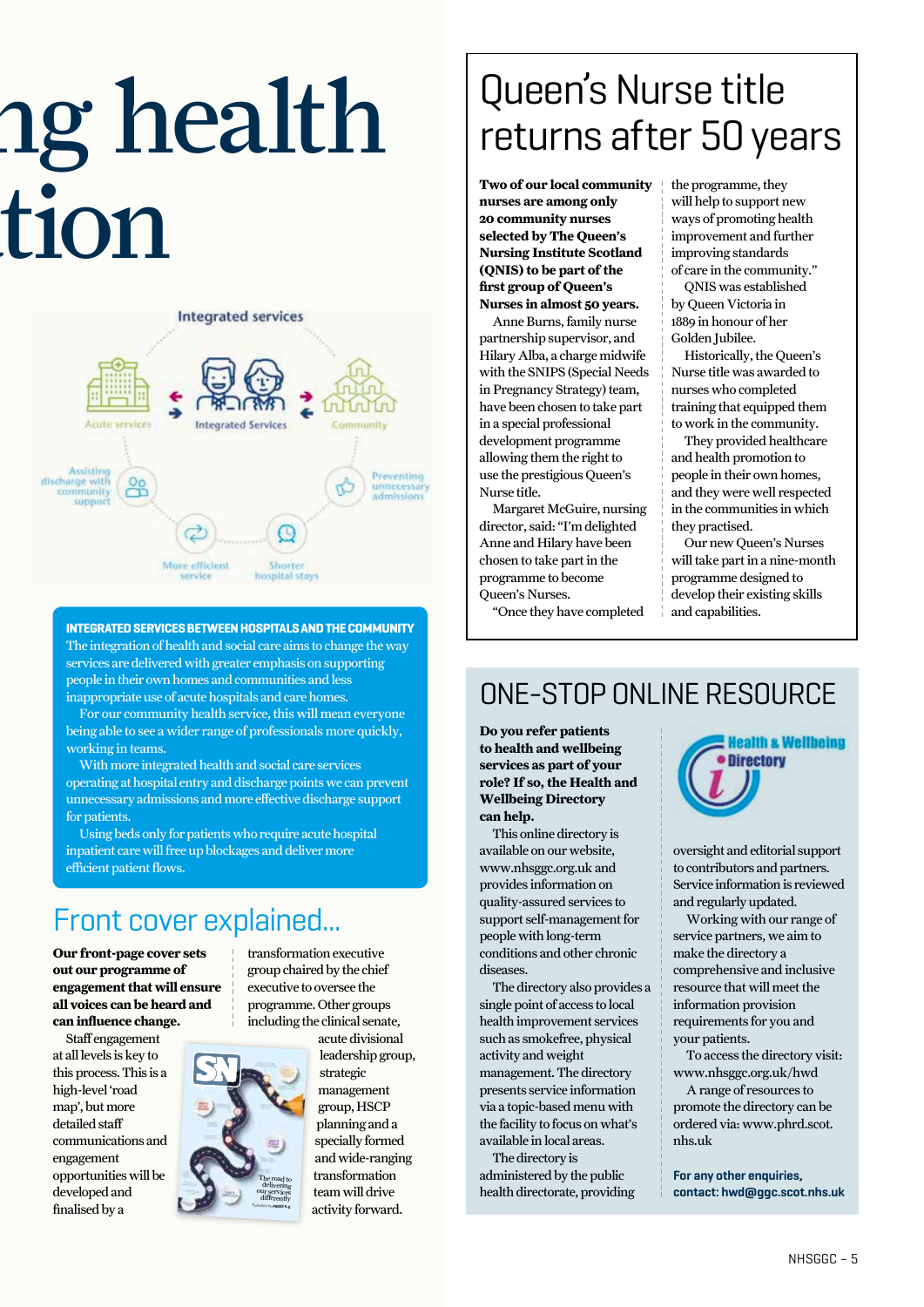#### **FHEALTH AND SAFFTY**

## Wider training on the risks of asbestos

**You would be forgiven for thinking that asbestos awareness training was a fairly specialist requirement for those staff liable to disturb asbestos during their normal work, such as maintenance workers.**

In fact, this training should be carried out by anyone who is instructing building work, from repairs to demolition.

For example, if a department orders new blinds, the asbestos register should be referred to and the contractors provided with the information to ensure they do not screw into asbestos-containing materials.

If a ceiling comes down, it is important that domestic staff do not clean it up until it is known to be asbestos-free.

Moira Straiton, asbestos manager, said: "In property, procurement and facilities management, more and more staff are being trained, but it is important that other parts of the organisation also go through training.

"This will prevent those responsible for instructing contractors who can then potentially disturb the fabric of the building or known asbestos. It will also prevent emergency responders accidentally accessing areas they shouldn't."

**Asbestos training is available on LearnPro, visit: http://nhs.learnprouk. com and search Asbestos Awareness.**

## Research flourishes at St Mungo's Medal event

#### **FRECOGNITION**

**The tension was palpable at Glasgow Royal Infirmary's (GRI) new Lister Building as around 100 medics competed for the first St Mungo's Medal for research in the 21st century.**

From 85 submissions received the judging panel had whittled down the finalists to hear more about 10 pioneering research projects and view 30 different poster presentations.

Everyone was in agreement that these finalists had done well to come this far.

The organising committee of the new annual GRI St Mungo's research group aims to highlight GRI-based research and award the recently revived medal as the prize.

Dr Adrian Stanley, chair of the committee, said: "Few

of us thought there would be such a massive response to the call for abstract submissions which came from all areas of medicine including Orthopaedics, ENT, Medicine and Surgery."

It was Professor Dame Anna Dominiczak, vice principal and head of the College of Medical, Veterinary & Life Sciences at the University of Glasgow who was invited along to announce The InS:PIRE Team as the overall winners.

There were also a number of other awards at the ceremony including Jamie Robertson for best research (translational) and Satu Baylan for best research by an undergraduate, doctoral or post-doctoral researcher. Rachel Kearns collected the prize for best research (clinical) while Philip

Dunne was awarded best example of research as a poster presentation.

Dr Stanley added: "This new St Mungo's research meeting has been extremely well supported by senior figures from both NHSGGC and the University of Glasgow and is a fantastic example of the strong NHS-academic links at GRI which are so important to enable the high quality research to flourish there."

The St Mungo meeting committee members are: Dr Russell Drummond (clinical director, medicine), Prof Mary-Ann Lumsden (University of Glasgow), Mr Colin McKay (clinical director, surgery), Dr Terry Quinn (University of Glasgow) and Dr Adrian Stanley (chair, GRI Medical Staff Association).

### HISTORIC MEDAL REVIVED AFTER 70 YEARS

The St Mungo's Medal was last awarded 73 years ago.

From 1894 until 1944 the St Mungo's College of Medicine awarded the prestige medal to students and junior doctors for pioneering research.

The College was founded in 1876 and incorporated within Glasgow Royal Infirmary before being amalgamated into University of Glasgow in 1947.

Medical and University administrative staff worked with the University's Curator of Coins and Medals at the Hunterian Museum to uncover the dormant St Mungo's Medal and bring it back to life in the 21st century.

St Mungo was the founder and patron saint of Glasgow and he has a special place in the heart of many Glaswegians. In the late 19th and early 20th century, the medal in his name was strongly contested amongst students and doctors, with awards given for Medicine, Surgery, Physiology, Chemistry and even Zoology!

Dr Joanne McPeake, InS:PIRE project lead, with the medal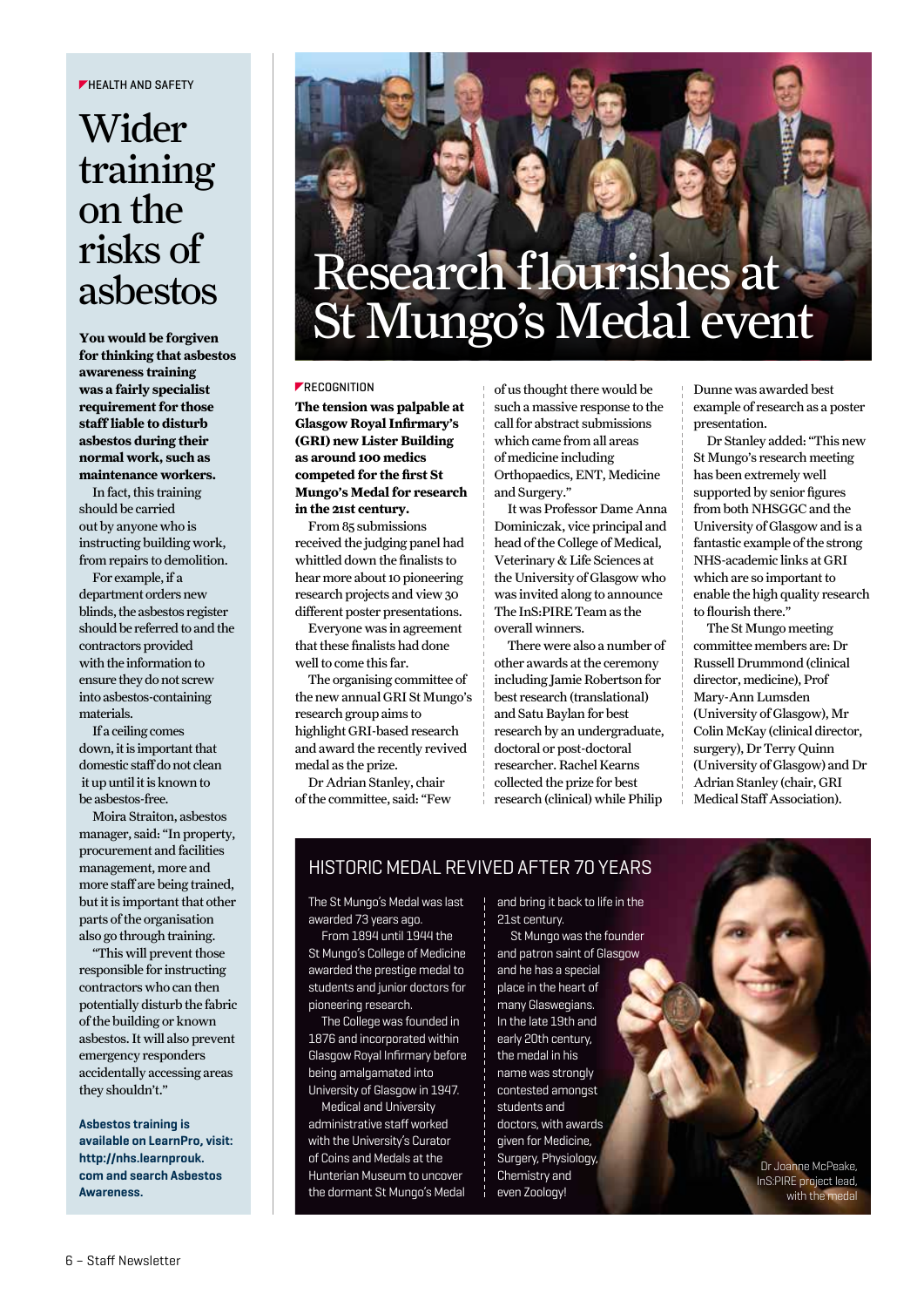## Bouncing back from stress



**Mental wellbeing at work can be influenced by many things. By your manager and how they manage the pressures you face. By your colleagues and the support they offer in times of pressure. And, most of all, by your own capacity to cope and bounce back from the challenges you face.**

If you are struggling with pressures, or manage a team where stress is an issue, then the Resilience toolkit can help.

The online "Having a good day at work – resilience and wellbeing" toolkit has been produced to give you practical tips and advice on how to re-energise when facing difficult setbacks.

Through a series of worksheets, it helps you build your resilience and develop a range of coping strategies which can be adapted to different situations.

A training course for managers coaches them on the use of the toolkit to support their teams in its use, but the toolkit is for everyone who wishes to build their capacity to cope with pressure.



One team to use the toolkit is the MSK physiotherapy service. With about 230 staff, the service recognises that stress is an issue faced by their teams.

They have found the toolkit effective in helping staff and managers identify and manage stressful situations.

Karen Glass, practice development physiotherapist, first chanced upon the toolkit three years ago and attended the training to find out more.

"I thought it was brilliant," she explained. "It's easy to use and good for developing selfawareness and identifying the signs of stress. "It's written in a clear, engaging style that's far from the overly formal resources you often find.

"I promoted it actively among senior management in the service. Our senior



management and a number of team leaders attended training and they liked it too. Most of the team leaders and a number of staff have now been on the course and we've been promoting it widely for some time now. It has really helped individuals and managers to understand stress and to recognise when it is becoming a problem.

"By using the guide, staff have felt empowered to take a self-management approach to understanding their own reactions, developing more self awareness through the 'I resilience' report and other tools it has to offer.

 "Obviously the toolkit doesn't stand alone. To be useful, it has to sit within a culture of compassion, support, and a genuine commitment to our staff wellbeing, recognising that improvements in quality for patients can only be realised if staff are well.

"We're really fortunate that Janice Miller, MSK service manager, values staff wellbeing and is supportive of the use of the resilience toolkit and a range of other resources such as Mindfulness. I would certainly encourage others to use it as it's really helped us as a service."

**The toolkit is on StaffNet and development sessions are held regularly. For details, visit: StaffNet > Human Resources > Organisational Development > ResilienceToolkit**

## Women across Scotland are being urged to go for their smear tests

#### **CERVICAL SCREENING**

**NHS Health Scotland and the Scottish Government have launched a drive to get women talking about cervical screening, and raise awareness of its benefits.**

The campaign is targeting women aged 25-35, as cervical cancer is the most common cancer in women of this age group.

 Statistics highlight between 1 April 2015 and 31 March 2016, one in three women (33 per cent) aged 25-35 didn't go for their smear when invited.

Christine Paterson, NHSGGC practice nurse, said: "No one looks forward to a smear appointment, but I want to reassure women that we're trained to make the test go as smoothly as possible.

"I've done hundreds of smear tests and afterwards, most women – especially those that are attending for the first time – are surprised by how quickly it's all over.

"Of course, it can be nerve-racking, but there's no such thing as a silly question – that's what we're here for.

"So, don't ignore your next smear invite, and if you missed your last smear test, contact your GP practice to find a time that suits you."

A smear test can detect cells that could turn into cancer. The five-minute test is the best way to protect women from the disease and helps to save about 5,000 lives a year in the UK.

All women in Scotland aged 25 to 49 are offered a smear test every three years, while those aged 50 to 64 are invited every five years.

**For more information on cervical screening, visit: www.getcheckedearly. org/cervical-cancer**



Don't ignore your invitation for your smear test. Get the facts at **nhsinform.co.uk/screening** or call **0800 22 44 88** 5677 8/2016 © NHS Health Scotland 2016 **NHS** 

> The campaign is targeting women aged between 25-35